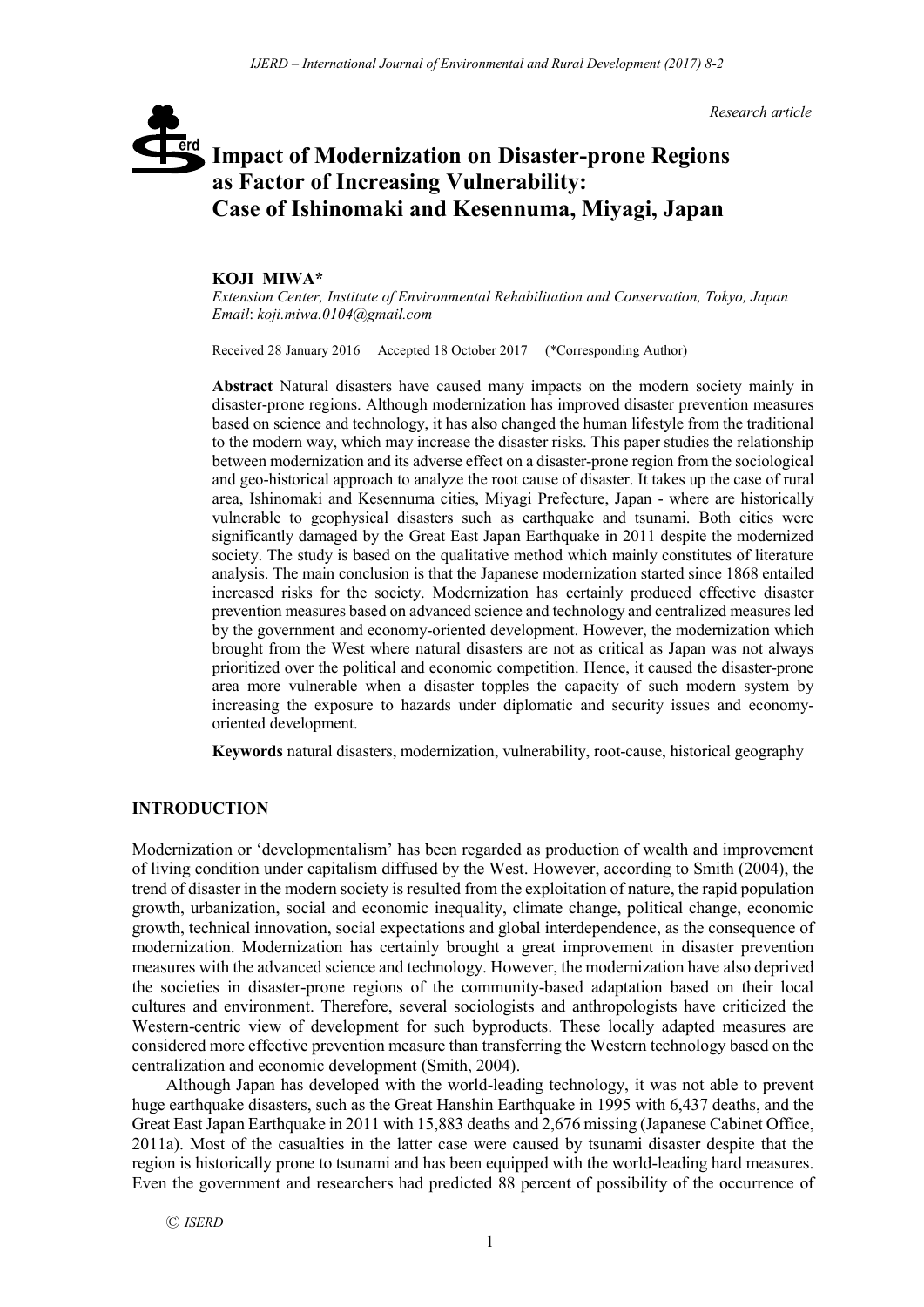great tsunami triggered by a huge earthquake in the Miyagi off-coast by 2023 and they had been warning the local people and improved evacuation measures (Imamura, 2013, pp. 50). The cause of the disaster has been attributed to several reasons in the previous studies, such as the failure of tsunami warning system (Japanese Cabinet Office, 2011b), the insufficient evacuation road (Sekiya, 2011), the loss of culture of disaster in the society (Sekiya, 2011; Yoshihara, 2013; Tanaka, 2013), and the loss of the local community ties (Yoshihara, 2013). However, there has been no study which looked into the root cause of the disaster. As "human sensitivity to environmental hazards is a combination of physical exposure, or the range of potentially damaging events and their variability at a particular location" (Smith, 2004, p. 10), it is important to investigate the cause why the society was developed in the vulnerable locations.

# **OBJECTIVE**

The overall research aim of this paper is to study whether the modernization of the Japanese society led to increased vulnerability to natural disasters by the time of Great East Japan Earthquake in 2011. It applies sociological and geo-historical approach to analyze the root cause of the disaster. The history of modernization in Japan starts in 1868 and entails not only development of economy, science and technology but also diplomatic or security issues. The study takes up the tsunami disaster and focuses on geographical location of affected areas as the main risk factor in Ishinomaki and Kesennuma cities, Miyagi Prefecture. To limit the study, the research question puts an emphasis on why and how the population had located themselves in such vulnerable area in the process of modernization by the time of the disaster.

# **METHODOLOGY**

This study applies a qualitative method which constitutes literature and data analysis. In order to understand the impact of modernization of Japan in the target areas, it studies their historically and socially significant phenomena during the modernization. Sources of literature, map and population census are collected from the official documents and reports published by both city and national governments and other Japanese authorities as well as the literature about the Japanese history from both Japanese and foreign authors for the accuracy and objectivity of historical events. Based on the collected data, the cause of increased disaster risks by developing along the coastal areas was. Kesennuma and Ishinomaki cities, Miyagi Prefecture were chosen as case study as they suffered the most and the third largest respectively among all the devastated municipalities in the disaster.

# **RESULTS AND DISCUSSION**

At first, the old maps and the post-disaster maps are compared as seen in Fig. 1 and 2. The old map of Kesennuma is from 1916 (GSI, 1916) and the one of Ishinomaki from 1929 (GSI, 1929) on the left side of both figures. In the old maps, the darkened part is mainly populated area inside the circle. The rest parts are mainly paddy fields or agricultural lands, and few houses for both areas. In the post-disaster map, red color indicates the limit of tsunami invasion, blue is heavily damaged residential area created by Tsunami Damage Mapping Team, Association of Japanese Geographers (2011).

As observed from the map comparison, most parts of the heavily damaged area (marked by blue in the post-disaster map) were not neither populated nor developed at all in the initial stage of modernization in both cities. They were mainly unused land, paddy fields, agricultural land, or even the sea.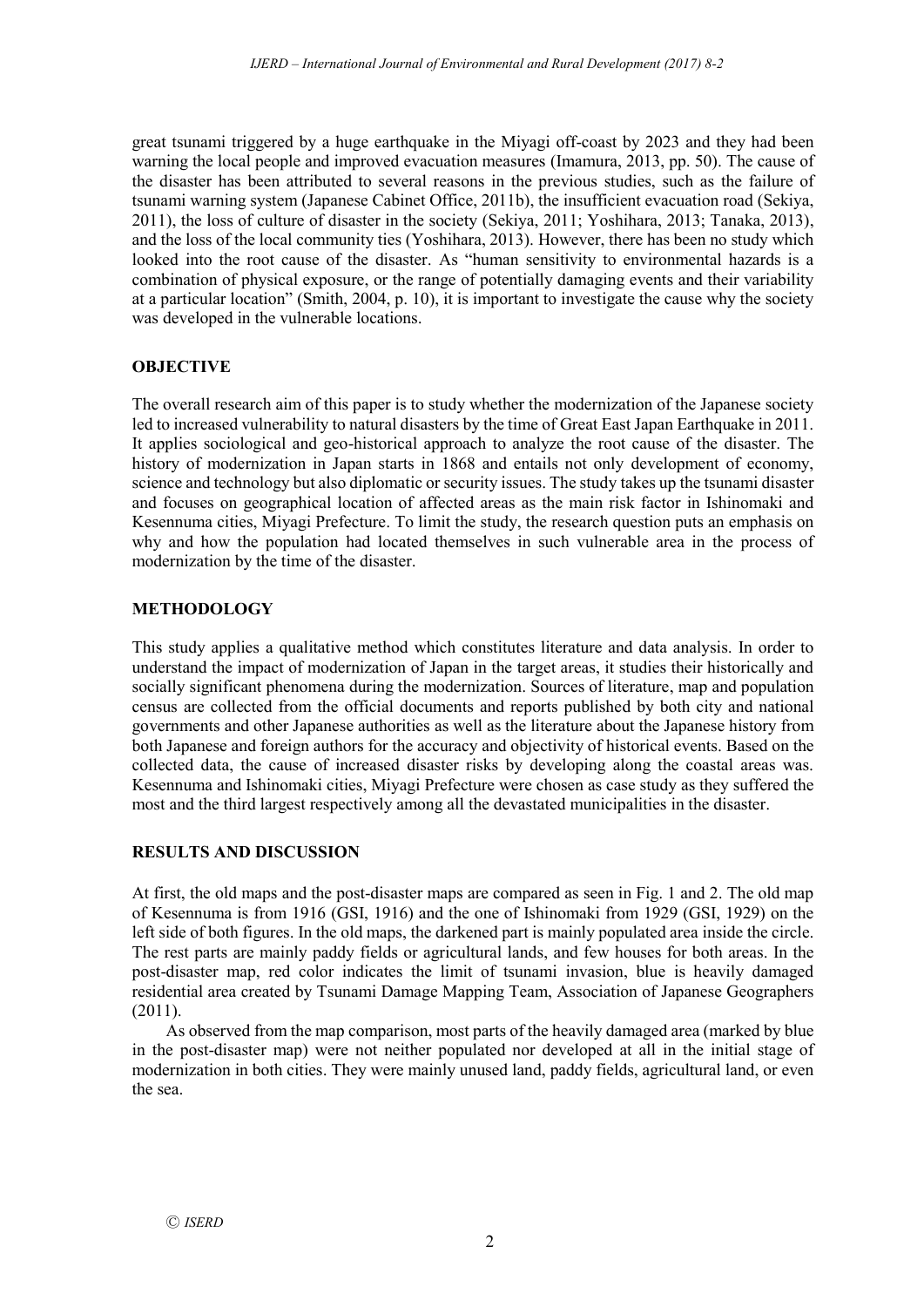

**Fig. 1 Maps of Kesennuma in 1916 (left) and the post-2011 disaster (right)**

*Source: The 1916 map of Kesennuma is a scale of 1:50,000 from Geographical Information Authority of Japan (GSI) (1916), and the post-disaster map is "Tsunami Damage Map" from the Tsunami Damage Mapping Team, Association of Japanese Geographers (2011)*



**Fig. 2 Maps of Ishinomaki in 1929 (left) and the post-2011 disaster (right)**

*Source: The 1929 map of Ishinomaki is a scale of 1:50,000 from GSI (1916), and the post-disaster map is "Tsunami Damage Map" from the Tsunami Damage Mapping Team, Association of Japanese Geographers (2011)*

| Kesennuma |        |                                 | Ishinomaki |         |                                            |  |
|-----------|--------|---------------------------------|------------|---------|--------------------------------------------|--|
| Year      |        | Total population Kesennuma Town |            |         | Year Total population Ishinomaki Town/City |  |
| 1882      | 17,411 | N/A                             | 1889       | N/A     | 18,573                                     |  |
| 1920      | 43,824 | 9.788                           | 1920       | 102,953 | 22,067                                     |  |
| 1940      | 63,656 | 17.973                          | 1940       | 137,327 | 36,442                                     |  |

**Table 1 Population changes in Kesennuma and Ishinomaki from the early modern period**

*Note. Total population for Kesennuma and Ishinomaki contains population of municipalities which had not been merged with both cities in these periods but were a part of both cities as of the time of disaster occurrence, 11 March 2011.* 

*Source: Data for population of Kesennuma city in 1882 from Kesennumashi-shi-hensan-iinkai (1990); for population of Ishinomaki city in 1889 from Ishinomakishi-shi-hensan-iinkai (1998); adapted for population of Kesennuma and Ishinomaki in 1920 and 1940 from the 1920 and 1940 Population Census (Statistics Bureau, Ministry of Internal Affairs and Communications of Japan [MIC]), URL: https://www.e-stat.go.jp/en. accessed on 12 October, 2013.*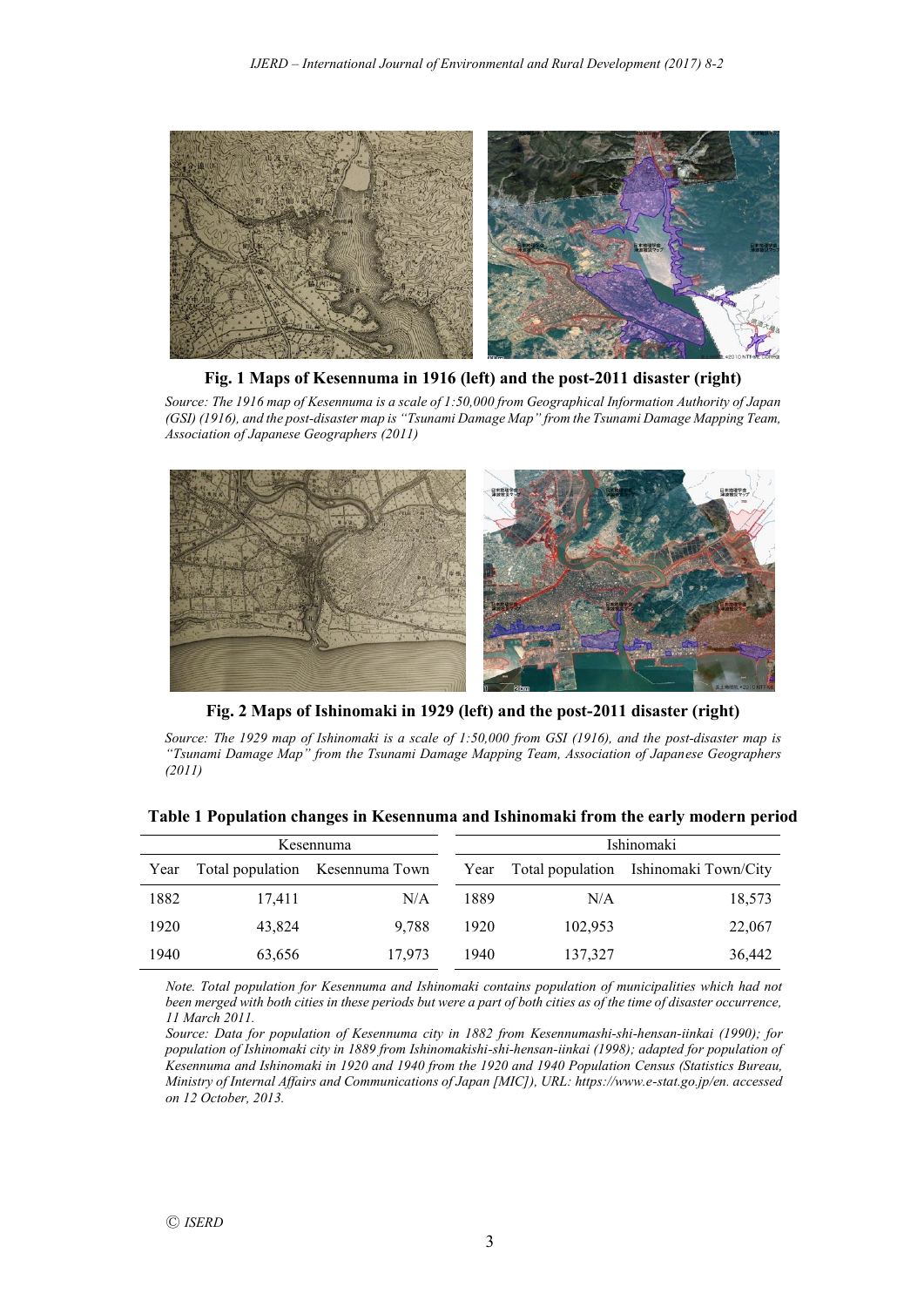| Kesennuma City |            |                                  |      | Ishinomaki City |                                             |  |
|----------------|------------|----------------------------------|------|-----------------|---------------------------------------------|--|
| Year           | Population | Population density (per $km^2$ ) | Year |                 | Population Population density (per $km^2$ ) |  |
| 1920           | 43.824     | 131.5                            | 1920 | 102,953         | 185.2                                       |  |
| 1950           | 76,391     | 229.5                            | 1950 | 176,925         | 318.5                                       |  |
| 1980           | 92.246     | 276.6                            | 1980 | 186,094         | 333.5                                       |  |
| 2010           | 73.489     | 220.4                            | 2010 | 160,826         | 289.4                                       |  |

**Table 2 Population changes in Kesennuma and Ishinomaki Cities for the post-1945 period**

*Note. Total population for Kesennuma and Ishinomaki from 1920 to 1980 contains population of municipalities*  which had not been merged yet with both cities in the periods but were a part of both cities as of the time of *disaster. Population density in 1920 is calculated by using the area of each city as of 2010.* 

*Source. Adapted from the 1950, 1980, and 2010 Population Census (Statistics Bureau, MIC), URL: https://www.e- stat.go.jp/en. accessed on 16 October, 2013.*

The population increase in both cities occurred since the late nineteenth century through modernization as seen in Table 1 and 2. Based on these facts, the vulnerable coastal areas were significantly developed and populated, increasing the exposure risk to hazards during the process of modernization. Both cities also developed their urban area and increased land development for housing and commercial use. In Kesennuma, the urban area increased from  $3.2 \text{km}^2$  in 1975 to 6.4km<sup>2</sup> in 2005. In Ishinomaki, the population in the urban district was 61,573 in the district area of 6.60  $km<sup>2</sup>$  in 1960. It increased up to 103.518 and 23.40km<sup>2</sup> respectively by 1995 and 94.342 people and 25.89km2 in 2010 by the time of disaster.

The next section looks into the historical causes of these increased risks. Firstly, it discusses the early modern period from 1868 to 1945, and then the post-1945 period up to 2011.

#### **The Early Modern Period (1868-1945)**

Since modernization started in 1868 in Japan, its economy-oriented development in the country was launched under the pressure of the West, especially the U.S. which was seeking for more capital resources in the East Asia at that time. Although there was a strong domestic resistance to the US demand for opening the Japanese market to the West in the beginning, the Japanese leaders finally gave in. The main terror was the Western military and armed forces as well as the strong industrial economy which were too strong for then Japan. By concluding unequal treaties with the West, Japan undertook modernization quickly, aiming to catch up with the industrialized nations. Political, economic and cultural modernization occurred hand in hand with militarization and industrialization. In this way, Japan started modernization following the Western technological model, though the aim was to abolish the unequal treaties and establish an equal relationship with the West under the slogan of 'fukoku-kyohei' (literally rich country, strong country). (Duus, 1998; Cullen, 2003; Kito, 2010)

Under such circumstance, Kensennuma and Ishinomaki which were mere small villages at the initial stage of modernization were soon included in a part of the national modernism plan and encouraged to increase the fishery activity as a means of capital industrial economy. As well as other industries, fishery and its related industries were rapidly modernized by the lead of the central government. The intention was to resist to the western fishing in the Japanese adjacent waters. As the West advanced in the Japanese adjacent water, the U.S. and the U.K. were overfishing whales and Russia was hunting sea otters and fur seals to a significant extent. The then Japanese government was afraid of drying up of her natural resources by the West. Although the people in the area mainly produced crops and only engaged in coastal fishery just for a self-sufficient living in the pre-modern period, they were urged to shift to the pelagic fishery under the governmental plan. In 1897 Pelagic Fisheries Encouragement Act was issued by the central government to subsidize fishery boats, fishery tools and crews. The government encouraged economic activity by forming the fisherman's union. Fish processing industry became the main industry in the area and a number of factories were constructed in both coastal cities. Such industry was also important to supply to the military during the war period to feed the people in the battle fields. Besides the fishing industry, sericulture industry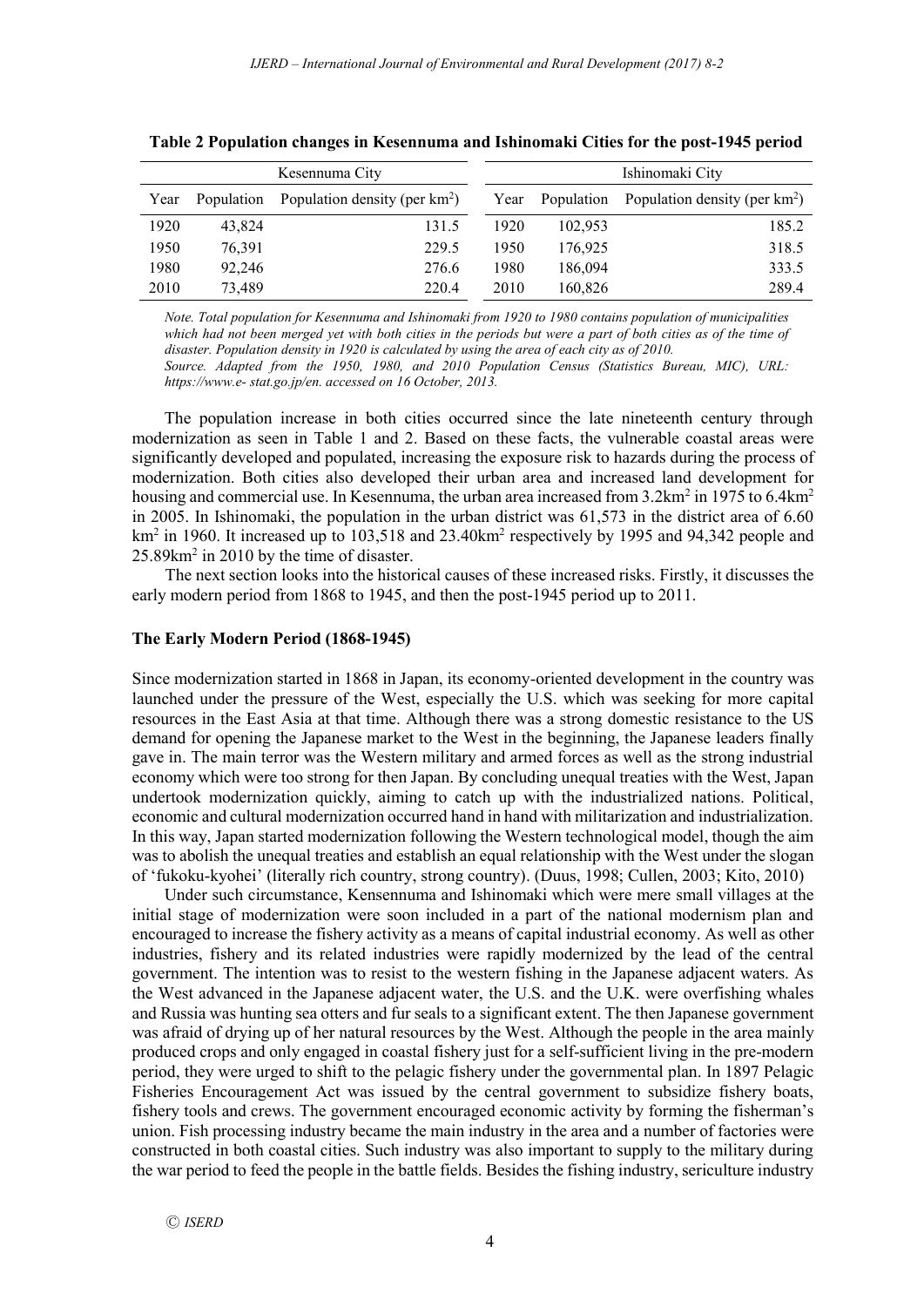developed in both cities and the number of its factories rapidly increased. Because of the Western demand, silk was the pivotal source of the Japanese exports to them during the time under the unequal treaties and helped Japanese modernization. In this way by the end of the Meiji era (1868-1912), the whole town of Kesennuma and Ishinomaki became a place of production. As both cities were engaged in the primary industry, the development in the coastal area was highly important for the convenience of transportation. With such changes, the population grew rapidly in both cities as seen in Table 1.

To conclude this period, development and urbanization of both cities were primarily attributed to the country's security and diplomatic issues under the threat of the West and the capitalistic competition with them. Vulnerability of the area to tsunami disaster seems to have not been prioritized at all by the then government because the security issue is a more urgent issue for the country's survival than natural disasters. Therefore, even after the case study area experienced the 1896 Meiji-Sanriku Earthquake which caused 21,959 deaths, the both cities kept developing.

## **Post-1945 Period**

With the loss in the WWII, Japan launched a policy of 'economism' under the US support by the Liberal Democratic Party (LDP) which stayed at the first position in the parliament for a long time in this period. The country was initially put under the control of the Supreme Commander for the Allied Powers, the US occupant authority. The occupation aimed to transform Japan into an ally of the U.S. Although the U.S. aimed to restrain Japan from her economic development as a punishment of the WW II, they decided to make Japan "the chief factory of Asia" as the Cold War loomed problematic for them (Duus, 1998, p. 272). Japan aimed to be independent of the US occupation, to return to the international community, and to reconstruct the country. For these, the people were united and worked hard which led to the rapid reconstruction and high economic growth since 1950s. With technological improvement, the Japanese farming was mechanized and thus increased its productivity and efficiency. It led to a substantial decrease of rural population with a labor force increasing in service industries in cities. However, to secure the parliament seats by collecting more votes the LDP distributed money to the countryside, main industries and powerful corporations. This caused excessive land development and promoted industries in the countryside. For the U.S. it was important to decrease anti-US sentiment to make Japan a good ally under the Cold War. Under the Eisenhower's "New Look" and "Atoms for Peace", the U.S. accelerated nuclear energy production in Japan with advertisement of good images of the U.S., and economic development with cooperation of Japanese corporations. (Duus, 1998; Cullen, 2003)

Based on the economism, the fishing industry was also promoted to expand its economy further. Since 1951, "*gyokoseibichokikeikaku*" (literally, long term project of fishing port arrangement) was launched as a national policy, and the Kesennuma port was selected as one of the targets. Since then the area of the Kesennuma port was developed with a large investment by the government. Since 1969, the national budget was used for the Kesennuma port selected as a port which needs a 'special development'. With the development plan, the area around the port became filled with industries and residential houses and the land was extended by reclamation of the sea. (Kesennumashi-shi-hensaniinkai, 1993)

Ishinomaki fishing port was also selected as a 'special development' was needed in 1973. After the WW II, Ishinomaki also followed a national policy that focuses on the economic growth. Ishinomaki city planned to develop the Ishinomaki port and offered industries in the hinterlands of the ports along the coast, aiming for a 'marine products city'. The city organized the inter-industrial relationship for marine products industries and eventually many manufacturing industry and factories were built in the coastal industrial zone. (Ishinomakishi-shi-hensaniinkai, 1998)

As the result of economism, economic development in the coastal areas, where are vulnerable to tsunami disaster, was significant in both cities. It led to the population growth and construction of factories or any other economic activities along the coastal area.

To conclude this period, the causes of increased risks in the both cities by developing in the vulnerable area are mainly attributed to the US occupation and their political and economic strategy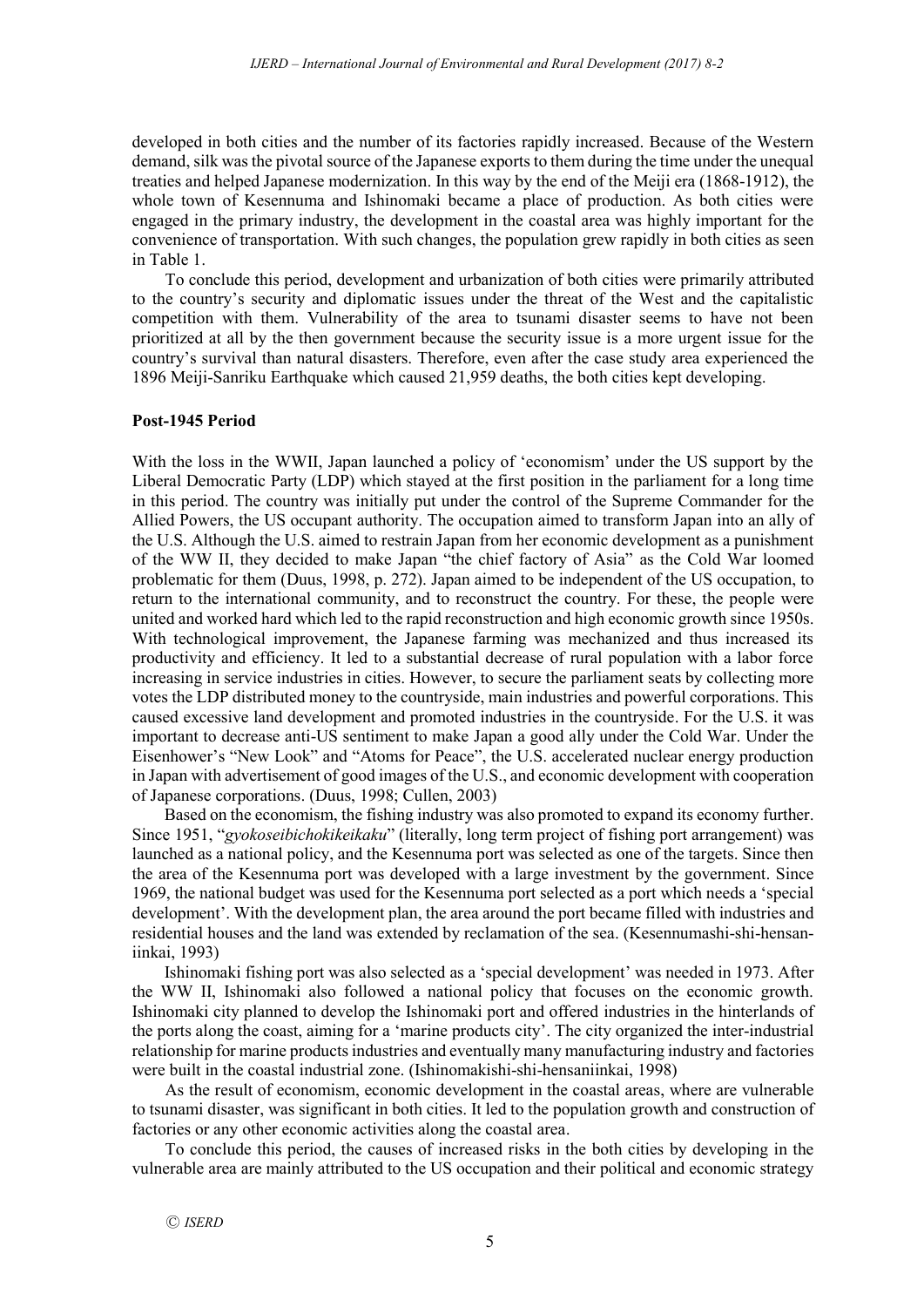as well as the global economic competition, continued from the pre-war period. They were more critical and certain issues for the Japanese over unpredictable natural disasters. In addition, the economic development was important for the Japanese people to recover their confidence after the loss and collapse in the war. It led to the further economic development, losing the local adaptation skills to natural hazards. The absence of huge natural disasters or tsunami in Japan during the economic growth period might also promote the people to lose consciousness of the disaster risks.

## **CONCLUSION**

The main driving force that led to the population increase in vulnerable areas in both cities was the diplomatic and security issues for Japan and economy-oriented development caused by the Western occupation and the global economy. Under such circumstance, both cities were assigned to develop the fishery and silk industries for the country's survival. It led to the population increase and land reclamation along the coast. Even after the WW II and the modern technology and science developed, the people kept developing in the vulnerable area under the economism. For the generalization of the result of this study, because the diplomatic, security and economic issues can be more urgent and critical than natural disasters for a country's survival, such pressure can lead a country in disasterprone region to increasing disaster risks, thus vulnerability. Therefore, dispute settlement and peace building are important matters than employment of modern technology or economy to achieve sustainable and resilient society. The current global economy standardize the way of living and the competitiveness regardless of whether a country is in a disaster-prone region. There is a need for system which can prioritize disaster risk reduction and mitigation over profit-maximization.

#### **REFERENCES**

Cullen, L.M. 2003. A History of Japan 1582-1941. Cambridge University Press, Cambridge, UK.

- Duus, P. 1998. Modern Japan. Houghton Mifflin Company, Boston, USA.
- GSI. 1916. 57-7-1. 5 Manbun-no-1-zumei: Kesennuma [one 50,000th of Kesennuma]. Geographical Information Authority of Japan, Tsukuba, Ibaraki, Japan.
- GSI. 1929. 58-10-3. 5 Manbun-no-1-zumei: Ishinomaki [one 50,000th of Ishinomaki]. Geographical Information Authority of Japan, Tsukuba, Ibaraki, Japan.
- Imamura, F. 2013. Jizen-no-tsunami-kenkyu-to-yobou-taisaku [Pre-disaster's research on tsunami and precautious measures]. In A. Hirakawa, & F. Imamura, Higashi-nihon-daishinsai-wo-bunseki-suru (Vol. 3, 41-53). Akashishoten, Tokyo, Japan.
- Ishinomakishi-shi-hensaniinkai. 1998. Ishinomaki-no-rekishi [History of Ishinomaki] (Vol. 2 Tsushi-hen (Geno-2)). Sendai, Miyagi, Japan.
- Japanese Cabinet Office. 2011a. Higashi-nihon-daishinsai-ni-okeru-higaigaku-no-suikei-ni-tsuite [About the estimation of the economic loss by the Great East Japan Earthquake]. http://www.bousai.go.jp/2011 daishinsai/pdf/110624-1kisya.pdf (retrieved on 24 April, 2013).
- Japanese Cabinet Office. 2011b. Report of the committee for technical investigation on countermeasures for earthquakes and tsunamis based on the lessons learned from the "2011 off the Pacific coast of Tohoku Earthquake". Japanese Cabinet Office, the Government of Japan, Japan.
- Kesennumashi-shi-hensan-iinkai. 1990. Kesennumashi-shi III [History of Kesennuma City III]. Kesennuma, Miyagi, Japan.
- Kesennumashi-shi-hensan-iinkai. 1993. Kesennumashi-shi IV -kindai, gendai-hen- [History of Kesennuma City IV modern version (Vol. IV)]. Kesennuma, Miyagi, Japan.
- Kito, H. 2010. Bunmeitoshiteno-Edoshisutemu [The Edo-system as a Civilization]. Ohban Press, Tokyo, Japan. McDonald, D. 1985. A geography of modern Japan. Paul Norbury Publications, Ashford, Kent, UK.
- Sekiya, N. 2011. Nihon-no-bosai-system-no-kansei [Pitfall of the Japanese disaster prevention system]. In Endo, K., Daishinsaigo-no-shakaigaku, Kodansha, Vol. 6, 237-271. Tokyo, Japan.
- Smith, K. 2004. Environmental hazards, Assessing risk and reducing disaster (Fourth Edition ed.). Routledge, London, UK.
- Tanaka, S. 2013. "Soteogai"-no-shakaigaku [Sociology of beyond assumption]. In Tanaka, S. et al., Higashinihondaishinsai-to-shakaigaku, Daisaigai-wo-umidashita-shakai [The Great Eastern Japan Earthquake and Japanese Sociology, How a Country Brought Disaster Upon Itself]. Mineruvashobo, 275- 328. Japan.

Ⓒ *ISERD*